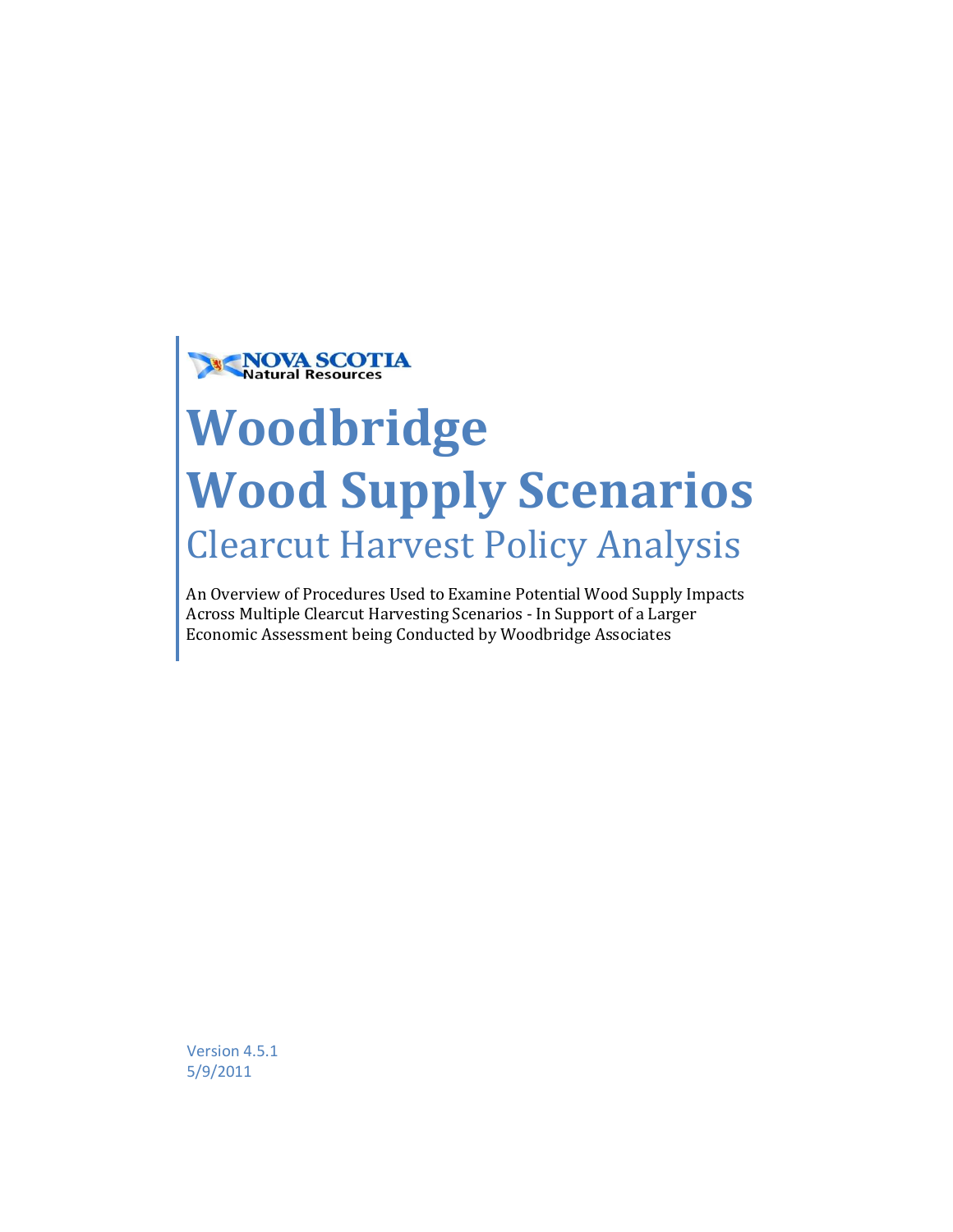

# **1 Introduction**

The wood supply scenarios, as presented in this report, are used as part of the Economic Impact Assessment conducted by Woodbridge Associates in 2010/11. Multiple scenarios were designed to provide decision support regarding potential wood supply impacts associated with policy changes intended to reduce the extent of clearcut harvesting. The analysis examines potential wood supply impacts of reducing the annual proportion harvested by clearcut to 50% of the total area within 5 years. This involved estimating a base potential wood supply forecast before harvest policy change, followed by additional scenarios related to achieving the 50% clearcut target. Scenarios also address impacts of applying clearcut targets at various geographic scales as well as the mitigation potential of increasing silviculture investment.

The Nova Scotia Crown Lands Forest Modeling (CLFM) framework<sup>a</sup> was used as the basis for formulating the scenarios. The CLFM framework represented the best option for evaluating the above scenarios under the given time and resource constraints. The key objectives and assumptions for this analysis include:

- · Maximizing a short-term even-flow supply of softwood volume with a focus on spruce and fir. The supply could potentially be increased in the medium/long-term yet this consideration is outside the scope of the current analysis.
- · Maintaining an even-flow wood supply from each management unit (see Section 2.1).
- · Utilizing a standard set of softwood silviculture options that included: plantation, early competition control, and precommercial thinning.
- · Having an extended set of options for partial harvesting that included: selection harvest, commercial thinning and shelterwood harvest. The new harvest policy will be mimicked by requiring that the sum of the area of partial harvest treatments (i.e. selection harvest, commercial thinning and 2 stage shelterwood harvests) be at least 50% of the total harvest area by year-5 of the projection.
- Constraining base level silviculture funding rates to harvest ( $\omega$  \$3.00/m<sup>3</sup> and \$0.60/m<sup>3</sup> for softwood and hardwood respectively).
- The framework does not provide any explicit indicator for wood cost and the scenario results represent potential supply without reference to impacts on wood costs.

The CLFM framework, in this circumstance, was applied for high-level strategic analysis where the focus is on the relative change in selected indicators among multiple management scenarios. The primary objective behind this application of the CLFM is to explore relative impacts to potential wood supply, not to design detailed annual allowable cut estimates or operational forest management plans.

<sup>&</sup>lt;sup>a</sup> NSDNR. 2010. Nova Scotia Crown Lands Forest Model – Modeling Framework. Forest Management Planning Section, Nova Scotia Department of Natural Resources, Truro Nova Scotia. Unpublished Report.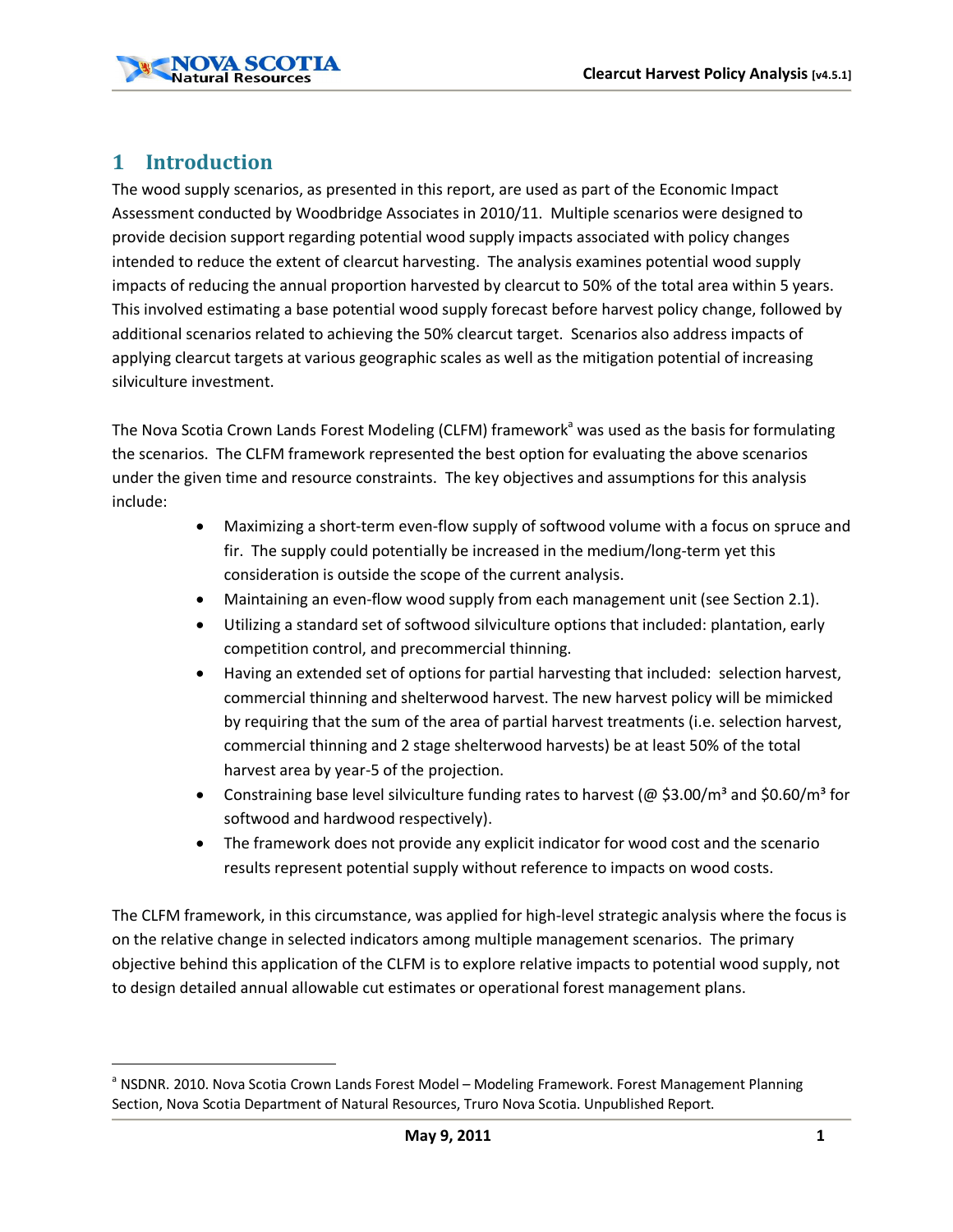# **2 Overview of Model Formulation**

The CLFM is an integrated forest information and projection system under development within DNR to assist forest planners in designing management strategies that address a wide range of forest-related values (i.e. fiber, ecosystem, wildlife, and multiple-use) at various geographic and temporal planning scales. Figure 1 below provides an overview of the key components of the system.



**Figure 1. Crown Lands Forest Modeling system overview.**

This analysis is a decision support application and uses the development state of the modeling system as of September 2010. The base information and assumptions within the model at that time formed the foundation for structuring the analysis. The following sections touch on some of the key CLFM information and assumptions.

# **2.1 Landbase Classification**

The CLFM landbase classification (version 2010.4) provides the starting area-based inventory for the analysis. The CLFM landbase classification is a spatially explicit merged information database. Though developed primarily for analysis of Crown Land, it contains the entire inventory of forested land in the Province. Some of the main data sources include: NS Forest Inventory, NS Ecological Land Classification, NS Restricted and Limited Landuse Layer, NS Ownership Layer (updated to include the lands purchased by the Province in 2009/10), Crown Land Integrated Resource Management (IRM) Layer. Only a proportion of the total forested landbase was used for supply estimation and is referred to as the 'working landbase'. Working landbase is the forest area available for conventional forest management planning after policy and operational restrictions are applied (i.e. protected areas, water coarse buffers, steep slopes, Integrated Resource Management protected – C3, Oldgrowth, etc.). An additional restriction specific to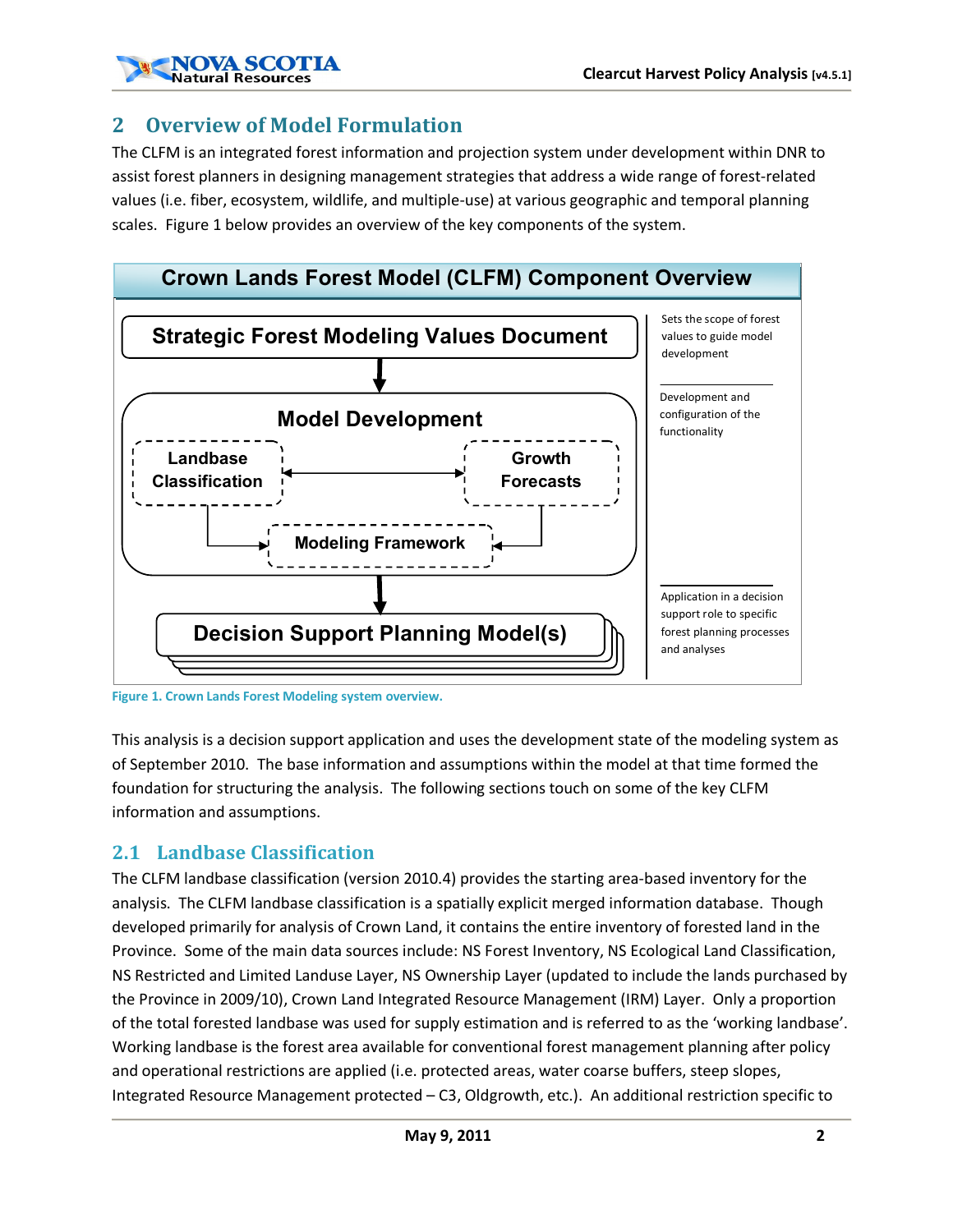this analysis involved the removal of Crown Lands currently under consideration for protection under the 12% Protected Areas objective. A key geographic classification used throughout the analysis was Management Unit (MU). The MU theme breaks the province into eight units based on combinations of administrative region (eastern, central, western), ownership (crown, industrial private, non-industrial private) and crown tenure (NewPage license, Northern Pulp license, unlicensed).

#### **2.2 Growth Forecasts**

This analysis utilized the base CLFM natural and managed stand growth forecasts as of July 2010. For natural stands the system uses age-based empirical growth forecasts that are derived from the NS inventory Permanent Sample Plot (PSP) data<sup>b</sup>. Plantation forecasts come from the NS Growth and Yield (GnY) Model<sup>c</sup> which is based on separate research PSP data collected from forest management trials across NS. The GnY model is also used to forecast the natural stand growth response for the precommercial thinning, commercial thinning and selection harvest treatments.

#### **2.3 Management Activities**

The CLFM framework has formulations for various harvest and silvicultural management activities. Table 1 provides an overview of each of the activities used for this analysis.

| <b>Treatment</b>                 | <b>Description</b>                                                                            |  |  |  |  |
|----------------------------------|-----------------------------------------------------------------------------------------------|--|--|--|--|
| <b>Clearcut Harvest</b>          | The removal of an entire forest unit through a single treatment event. This assumes           |  |  |  |  |
|                                  | minimum regulatory retention levels.                                                          |  |  |  |  |
| <b>Early Competition Control</b> | Control of hardwood competition in naturally regenerating softwood stands by way of           |  |  |  |  |
|                                  | herbiciding.                                                                                  |  |  |  |  |
| <b>Plantation</b>                | Artificial establishment of a new forest stand of native tree species. The scheduling of this |  |  |  |  |
|                                  | activity assumes all competition control and density management is carried out for the        |  |  |  |  |
|                                  | targeted survival and free to grow conditions.                                                |  |  |  |  |
| <b>Precommercial Thinning</b>    | Density and species control on young over stocked naturally regenerating forests              |  |  |  |  |
| <b>Selection Harvest</b>         | The removal of mature trees, either as individuals or scattered groups, at relatively short   |  |  |  |  |
|                                  | time intervals repeated indefinitely that encourage the continuous establishment of           |  |  |  |  |
|                                  | desired species.                                                                              |  |  |  |  |
| <b>Commercial Thinning</b>       | Density and species control within well stocked natural or managed stands where some          |  |  |  |  |
|                                  | merchantable fiber is harvested in the process.                                               |  |  |  |  |
| <b>Shelterwood Harvest</b>       | Removal of an entire forest unit through a series of treatment events within a relative short |  |  |  |  |
|                                  | time to encourage the establishment of regeneration                                           |  |  |  |  |

#### **Table 1. Overview of management activities.**

b NSDNR. 2004. Forest Inventory Permanent Sample Plot Field Measurement Methods and Specifications. Forest Inventory Section, NSDNR, Truro Nova Scotia. Forest Inventory Report Version 2004-1.2. 66 pp.<br><sup>c</sup> NSDNR. 1993. Nova Scotia Softwood Growth and Yield Model – Version 1.0 User Manual. Forest Management

Planning Section, NSDNR, Truro Nova Scotia. Forest Research Report Number 43. 12 pp.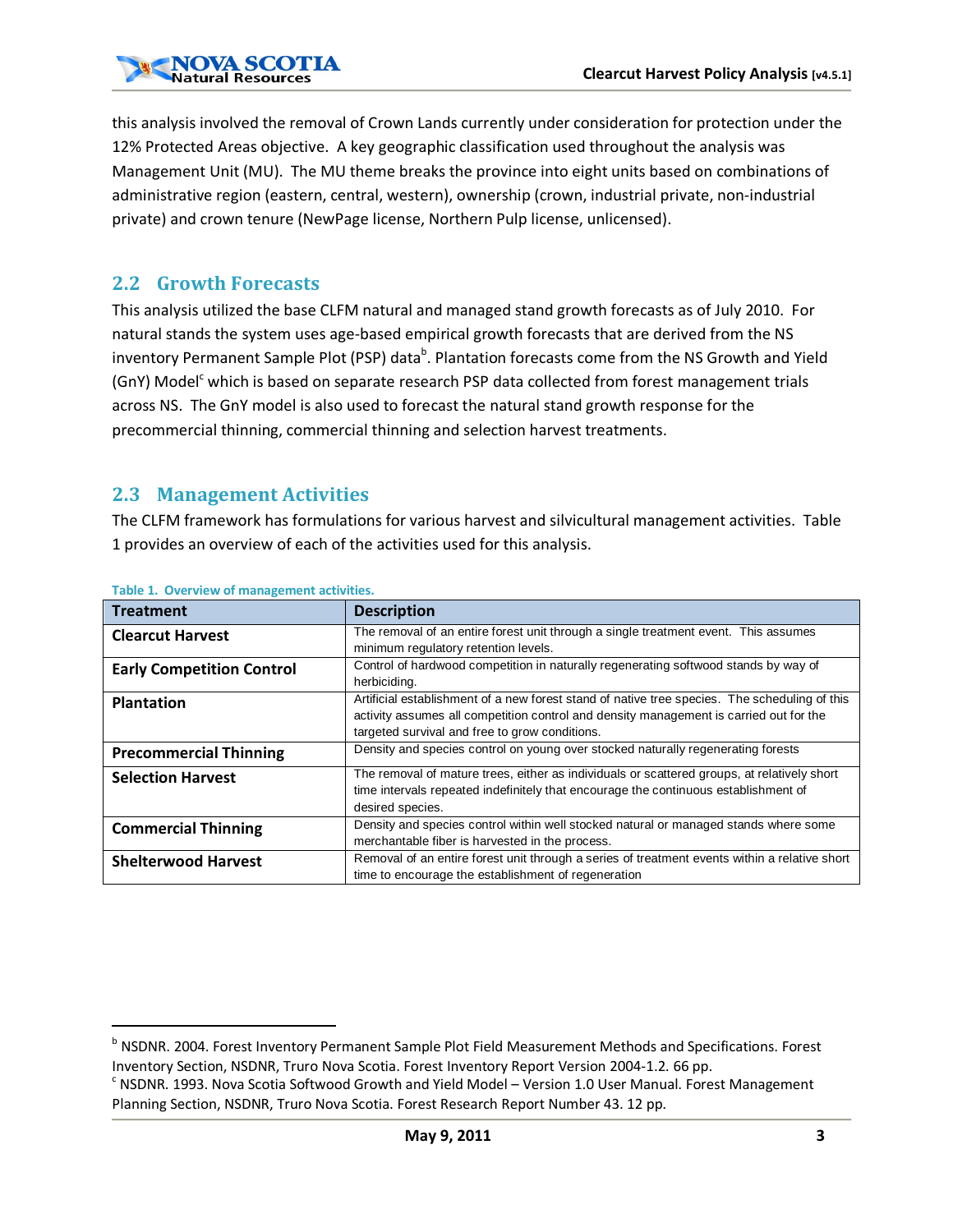## **2.4 Major Assumptions**

The partial harvest management activities (selection harvesting, commercial thinning, shelterwood harvesting) are central to the analysis and were based on internal research and expert opinion. Knowledge of partial harvesting is less detailed than for clearcut harvest and regeneration. This underscores the caution that should come with interpreting these results.

- · **Inventory**: From an inventory perspective the timing of this partial harvesting policy is very important in the sense that the mature commercial inventory (within actively managed units) is presently low and the regenerating inventory is still not eligible to contribute to partial harvesting objectives in the short-term.
- · **Partial Harvesting – Eligibility**: The proportion of the current inventory classified as meeting recommended eligibility requirements for partial harvesting (DNR-Selection Management Guidelines<sup>de</sup>) was very small in relation to the requirement to achieve the 50% partial harvesting target. For this analysis the minimum eligibility requirements were lowered (for example the total merchantable volume minimum eligibility was lowered from 150 $m<sup>3</sup>/h$ a to 120 $m<sup>3</sup>/h$ a for the commercial thinning and selection harvest activities) to provide enough flexibility for the entire inventory to be managed under a 50% partial harvesting scenario. Sensitivity analysis showed the provincial softwood supply decreasing by as much as 60%, prior to adjusting the eligibility requirements.
- · **Shelterwood**: For this analysis the shelterwood harvest method was considered to contribute to the partial harvesting objective. It was modeled on longer rotations that extended to a minimum of 85 years versus the minimum clearcut rotation of 55 years in natural stands and 40 years in plantations. Shelterwood harvest was modeled to be conducted in two stages, with a minimum retention time of two periods (10 years) before final overstory removal. To add some balance an upper limit of 15% was chosen to restrict shelterwood harvest contribution although sensitivity analysis showed that increasing this percentage would lessen supply impacts. Sensitivity analysis also showed the provincial softwood supply decreasing by as much as 25%, prior to allowing shelterwood to contribute to the partial harvesting objective.

d NSDNR. 2010. Tolerant Softwood & Mixedwood Management Guide. Forest Management Planning Section, NSDNR, Truro Nova Scotia. Forest Research Report Number 2010-2. 22 pp.<br><sup>e</sup> NSDNR. 2007. Tolerant Hardwood Management Guide. Forest Management Planning Section, NSDNR, Truro Nova

Scotia. Forest Research Report Number 2007-8. 21 pp.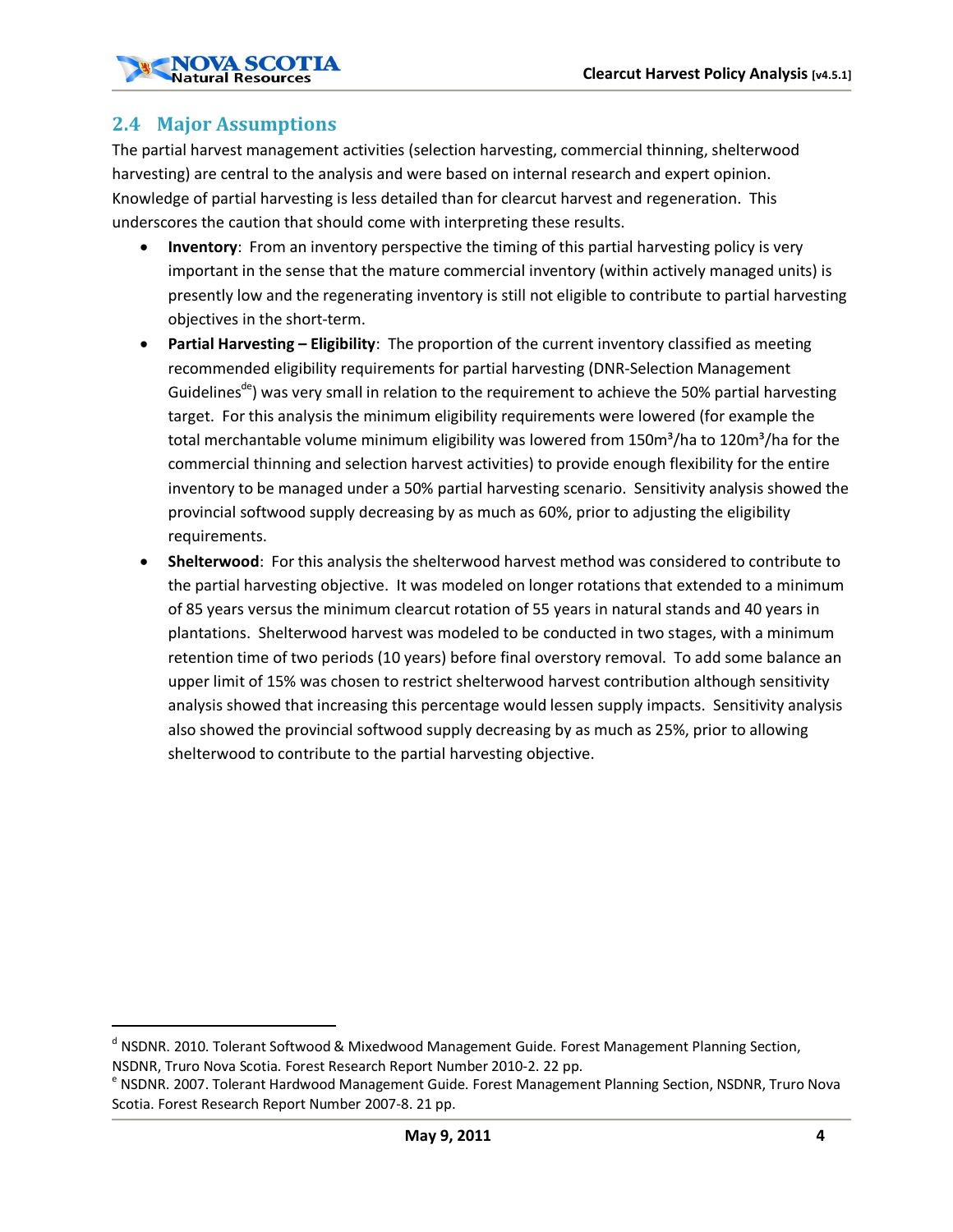# **3 Overview of Scenarios**

The mandated scope of the analysis was specific and involved examining the impacts of the proposed 50% partial harvesting policy on potential wood supply. The policy impacts were assessed at both the management unit level and provincial level. In addition to looking at the impacts the analysis was to have a preliminary look at the potential mitigation that could be achieved by increasing the silvicultural investment (by 50%). This resulted in the requirement to formulate five scenarios (S01, S02a, S03a, S04a and S05a):

- 1. **S01 [Base]**. This scenario was formulated to represent existing forest management planning that approximates the traditional approach to potential wood supply estimation in NS. In this scenario there is no target on the proportion of area required to be partially harvested.
- 2. **S02a [Impact – 50% Provincial Target]**. This scenario introduces an objective to have the proportion of area partially harvested at 50% by the end of the first 5-year period. In this scenario the 50% target is a province wide target and therefore the percentage in each of the management units will vary.
- 3. **S03a [Impact – 50% Target by Management Unit]**. This Scenario is the same as scenario 'S02a' with the only exception being the 50% partial harvest target is being applied to each management unit.
- 4. **S04a [Mitigation – 50% Provincial Target]**. This scenario introduced measures to mitigate supply impacts resulting from the introduction of partial harvesting target (S02a). This scenario is the same as scenario 'S02a', except that the silviculture budget is increased by 50% as a mitigation measure.
- 5. **S05a [Mitigation – 50% Target by Management Unit]**. This mitigation scenario is an extension of the impact scenario 'S03a', where the silviculture budget is increased by 50% as a mitigation measure.

# **4 Scenario Results Summary**

Table 1 provides an overview of the estimated changes to the potential harvest levels across each of the five scenarios.

| Mngt.                                                                                                                                                                      |                  | Estimated Short-Term Harvest (1000's m <sup>3</sup> /yr)(% change from Base) |                   |                |                 |  |  |
|----------------------------------------------------------------------------------------------------------------------------------------------------------------------------|------------------|------------------------------------------------------------------------------|-------------------|----------------|-----------------|--|--|
| <b>Unit</b>                                                                                                                                                                | <b>Scenario</b>  | Softwood                                                                     | <b>Spruce-Fir</b> |                | <b>Hardwood</b> |  |  |
| All                                                                                                                                                                        | S01              | 5.117<br>n/a                                                                 | 4.479             | 2,169<br>n/a   | n/a             |  |  |
|                                                                                                                                                                            | S <sub>02a</sub> | (11%)<br>4.530                                                               | 3,868             | (14%)<br>1,933 | (11%)           |  |  |
|                                                                                                                                                                            | S <sub>03a</sub> | (12%)<br>4.482                                                               | 3,828             | (15%)<br>1,905 | (12%)           |  |  |
|                                                                                                                                                                            | S04a             | (5%)<br>4.862                                                                | 4,193             | (6%)<br>1,963  | (9%)            |  |  |
|                                                                                                                                                                            | S <sub>05a</sub> | (6%)<br>4.797                                                                | 4,123             | (8%)<br>1,880  | (13%)           |  |  |
| <sup>1</sup> All reported potential harvest estimated are gross merchantable volume at min 9cm dbh (diameter at breast height), 7cm top diameter and 15cm stump height. No |                  |                                                                              |                   |                |                 |  |  |

#### **Table 2. Estimated potential harvest level impacts.**

<sup>1</sup>All reported potential harvest estimated are gross merchantable volume at min 9cm dbh (diameter at breast height), 7cm top diameter and 15cm stump height. No adjustments were made for 1)Operational Factors (adjacency, etc.) 2)Stand Retention 3)Cull and Wastage or 4)Insect, Fire and Disease Loss.